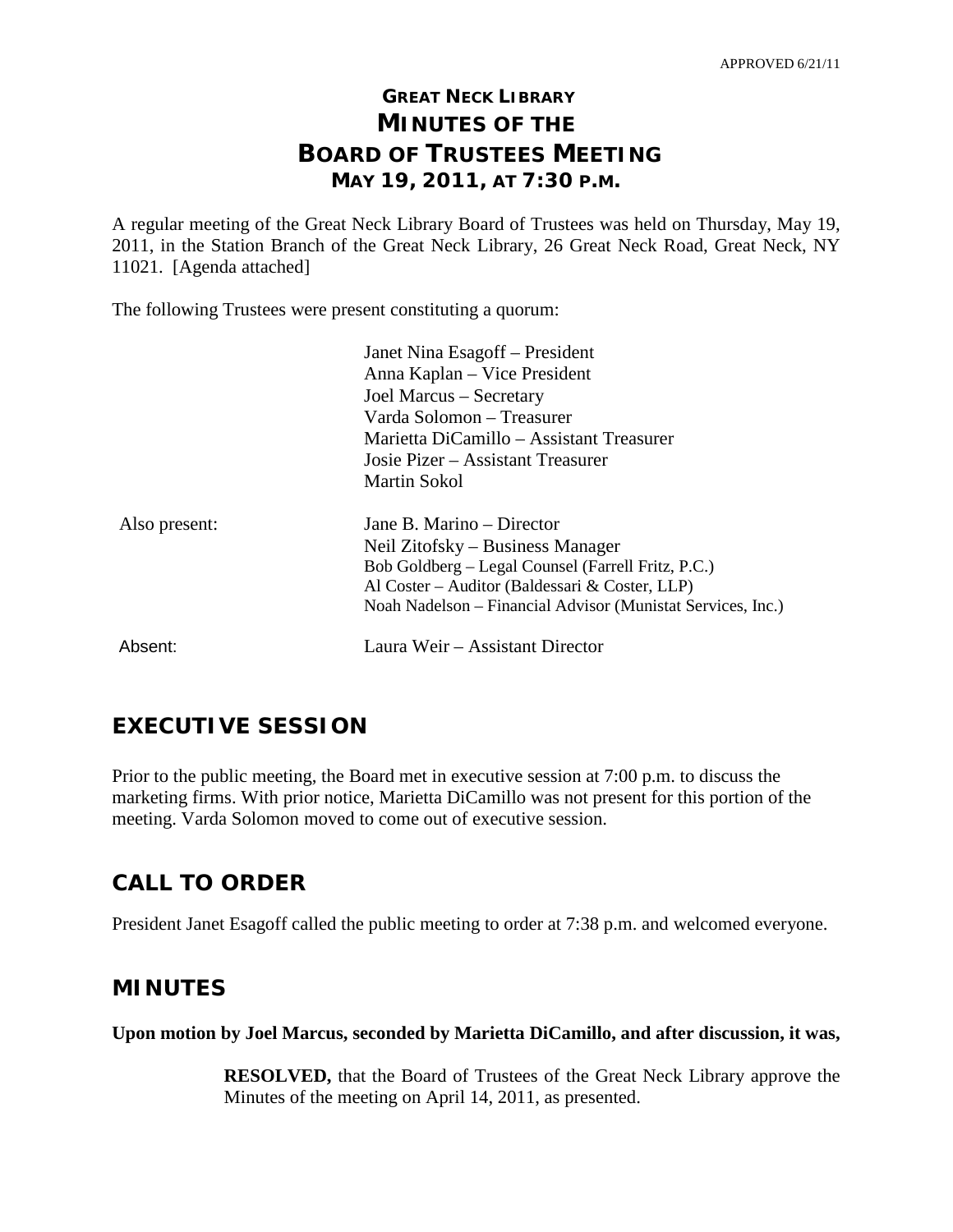**VOTE:** Yes – 7 (DiCamillo, Esagoff, Kaplan, Marcus, Pizer, Sokol, Solomon) *MOTION CARRIED UNANIMOUSLY*

# **TREASURER'S REPORT & PERSONNEL CHANGES**

**Upon motion by Varda Solomon, seconded by Marietta DiCamillo, and after discussion, it was,**

\_\_\_\_\_\_\_\_\_\_\_\_\_\_\_\_\_\_\_\_\_\_\_\_\_\_\_\_\_\_\_\_\_\_\_\_\_\_\_\_\_\_\_\_\_\_\_\_\_\_\_\_\_\_\_\_\_\_\_\_\_\_\_\_\_\_\_\_\_\_\_\_\_\_\_\_\_\_\_\_\_\_\_\_\_\_\_\_\_\_\_\_\_

**RESOLVED,** that the Board of Trustees of the Great Neck Library accept the following financial reports:

- May 19, 2011, Treasurer's Report;
- Warrant dated April 16, 2011 through May 13, 2011 for Paid checks numbered 0029449 through 0029454, 0029490 through 0029496, 1237 and 42825 through 42843, and To-Be-Paid Checks numbered 42844 through 43010, the sums set against their respective names, amounting in the aggregate to \$265,734.23;
- Payroll Warrants for pay dates April 7, and April 21, 2011, in the amounts of \$174,257.34 and \$173,325.80 respectively for a total of \$347,583.14;
- Personnel Changes of April 2011.

**VOTE:** Yes – 7 (DiCamillo, Esagoff, Kaplan, Marcus, Pizer, Sokol, Solomon) *MOTION CARRIED UNANIMOUSLY*

### **Financial Advisor**

Bond Counsel Noah Nadelson was invited to speak to the Board about the steps leading up to the referendum. He provided the Board with a sample proposition for a recent referendum for the John Jermain Library in Sag Harbor. He also used the same wording for North Merrick's referendum.

There will be two propositions on the ballot (1) the amount for the project and (2) a debt service (principal and interest on loan) which will be a not-to-exceed number. The amount to be borrowed will be based on the latest cost estimates that the Construction Manager will provide. Mr. Nadelson will assist the Business Manager to create an annual not-to-exceed debt service number. This number is generally larger to provide enough cushion to allow for market movement.

The first step is for the Library Board to set a date for the referendum and have the Construction Manager update the \$22.5 million cost estimates in order to set a timeline. The School District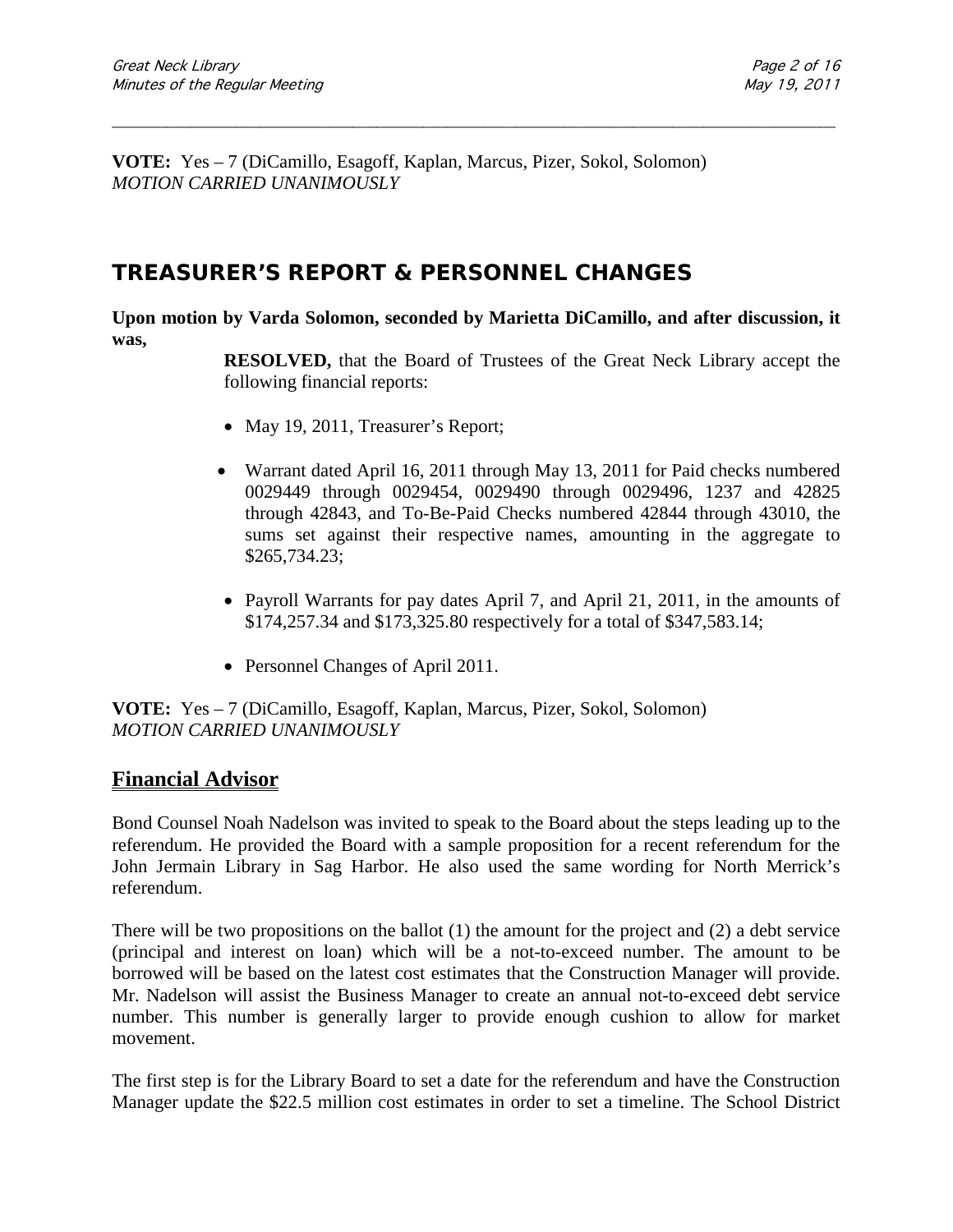will handle the bond vote and will have to approve the date the Library chooses. Publication notices prior to referendum have to be done, and the method of financing needs to be determined.

\_\_\_\_\_\_\_\_\_\_\_\_\_\_\_\_\_\_\_\_\_\_\_\_\_\_\_\_\_\_\_\_\_\_\_\_\_\_\_\_\_\_\_\_\_\_\_\_\_\_\_\_\_\_\_\_\_\_\_\_\_\_\_\_\_\_\_\_\_\_\_\_\_\_\_\_\_\_\_\_\_\_\_\_\_\_\_\_\_\_\_\_\_

If the referendum passes, the start of the borrowing process will be based on construction cash flow that the Construction Manager will provide. The money can be borrowed soon after the referendum passes or the Library can use its available funds to pay for soft costs up front and reimburse itself from the bond. [The Board had passed Reimbursement of Expenses resolution 8/24/10]. How the money is going to be spent and over what timeframe will dictate the borrowing.

The total amount of the bond plus interest will not be known until the bond is sold, at which time the interest rate will be locked in. To allow the Library to draw down on the money, a third-party trustee account will be set up for this purpose. The charge for this service is \$2,500 for the life of the loan. The School District will ask that all monies be sent to a "lock box" account to ensure that the debt service is satisfied and then release the rest of fund.

Munistat Services, as part of its service to the Library, will send out RFPs to select an underwriter. The underwriter will give the best estimates based on current market conditions.

Trustee DiCamillo asked Mr. Nadelson to prepare a flow chart with the progression of the whole referendum bonding, such as, what happens, and where do the Town of North Hempstead Business and Tourism Development Agency, the bank, and the Trustees fit in, to which he agreed.

Mr. Nadelson was thanked for his presentation and he left at this point.

*Public Comment: Ralene Adler*

# **Audit**

Al Coster of the firm of Baldessari & Coster, LLP, reviewed the audit for the Great Neck Library for the year that ended December 31, 2010.

One of the highlights of his report was the Post employment benefits (OPEB) which are the Library's obligations to retirees for their health insurance and retirement. GASB-45 estimated that obligation to be \$10 million dollars. During the year the Library's OPEB obligations went up from \$619,173 to \$1,216,818. The \$1.2 million is the Library's obligation for this year which is the amortization of the \$10 million debt which includes actual expenses for the current year.

His recommendation is that the Library should, although not required by law, designate money each year towards the Annual OPEB Cost so as to avoid a huge tax increase for the public down the road, and this makes financial sense. Most libraries have a big surplus and instead of giving it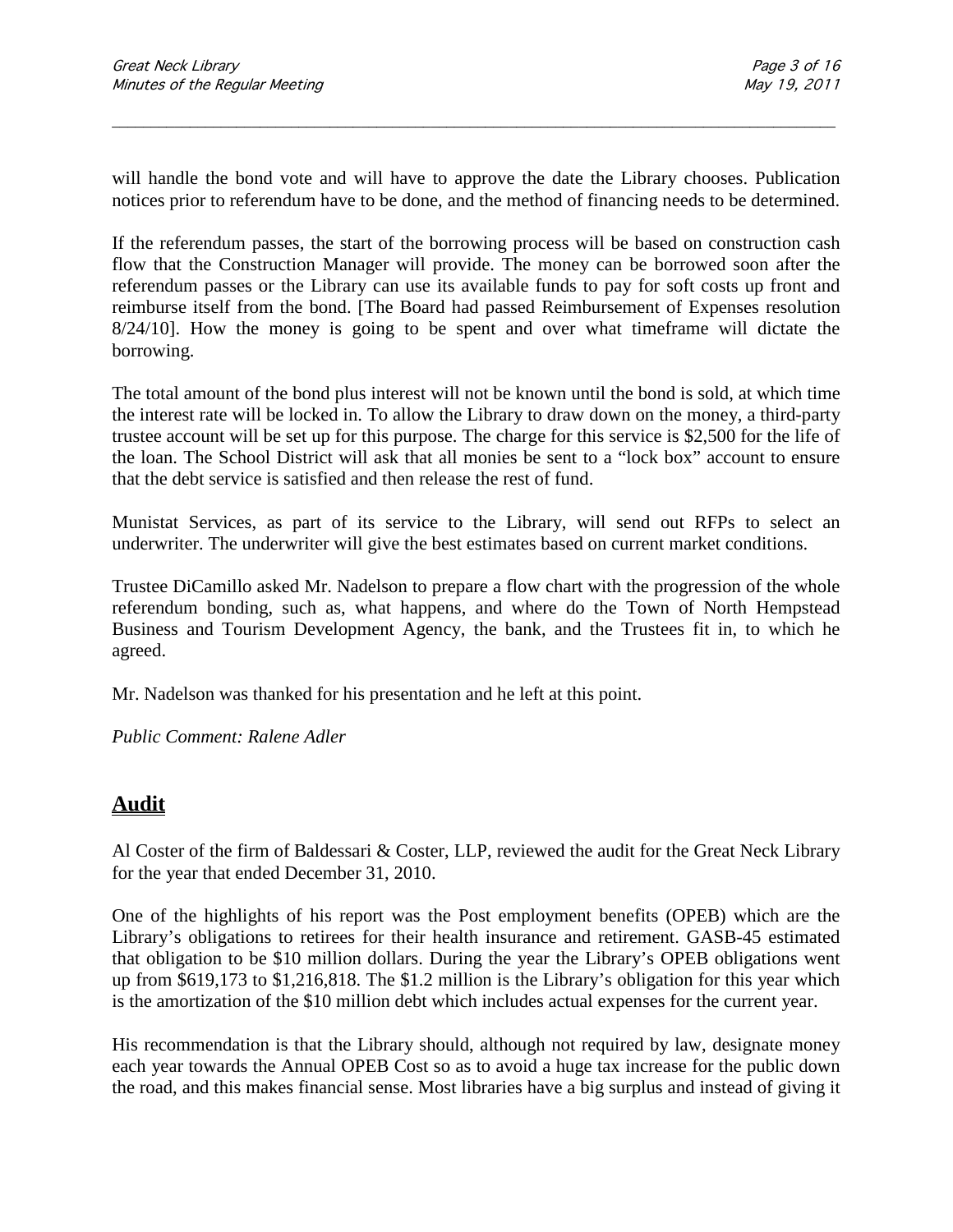back to the taxpayers, they scale back some of their give-backs and put this surplus towards post retirement obligations. The Library will address this when working on the budget for 2013.

\_\_\_\_\_\_\_\_\_\_\_\_\_\_\_\_\_\_\_\_\_\_\_\_\_\_\_\_\_\_\_\_\_\_\_\_\_\_\_\_\_\_\_\_\_\_\_\_\_\_\_\_\_\_\_\_\_\_\_\_\_\_\_\_\_\_\_\_\_\_\_\_\_\_\_\_\_\_\_\_\_\_\_\_\_\_\_\_\_\_\_\_\_

The Board thanked him for his presentation. He left at this point.

*Public Comment: Ralene Adler, Norman Rutta*

**Upon motion by Varda Solomon, seconded by Marietta DiCamillo, and after discussion, it was,**

> **RESOLVED,** that the Board of Trustees of the Great Neck Library accept the Auditor's Report for the year ended December 31, 2010.

**VOTE:** Yes – 7 (DiCamillo, Esagoff, Kaplan, Marcus, Pizer, Sokol, Solomon) *MOTION CARRIED UNANIMOUSLY*

# **WRITTEN REPORTS**

Below is the text of the written reports:

### **Finance Committee Meeting**

The Finance Committee met on Tuesday, May 17, 2011, at 7:30 p.m. in the Multi-Purpose Room. In attendance: Varda Solomon, Chair; Marietta DiCamillo, Trustee; Josie Pizer, Trustee. Absent with Notice: Janet Nina Esagoff. Also in Attendance: Jane Marino, Library Director; Laura Weir, Library Assistant Director; Neil Zitofsky, Business Manager.

Chair Varda Solomon called the meeting to order at 7:45 p.m.

Server

The Library Director presented a memo and proposal based on the recommendations of both Corstar, our vendor, and the Computer Department for a new server. The committee had several questions on both the proposal and the quotes presented, since there was both a Dell and an HP server proposed. She asked Computer Department Head, Janet Fine, to step into the meeting to answer their questions and address their concerns. Ms. Fine took note of their questions and said she would contact the vendor and get back to Director in order for her to make a recommendation at the May Board meeting.

The Committee also asked Ms. Marino and Ms. Fine about a technology plan and the current practice of replacing hardware in the library. Ms. Fine indicated that replacement is based on need, condition and the obligation to remain as current as possible with our technology. The Director indicated that there had been a draft Technology Plan drawn up and she would retrieve it and bring it to the next Long Range Planning Committee meeting.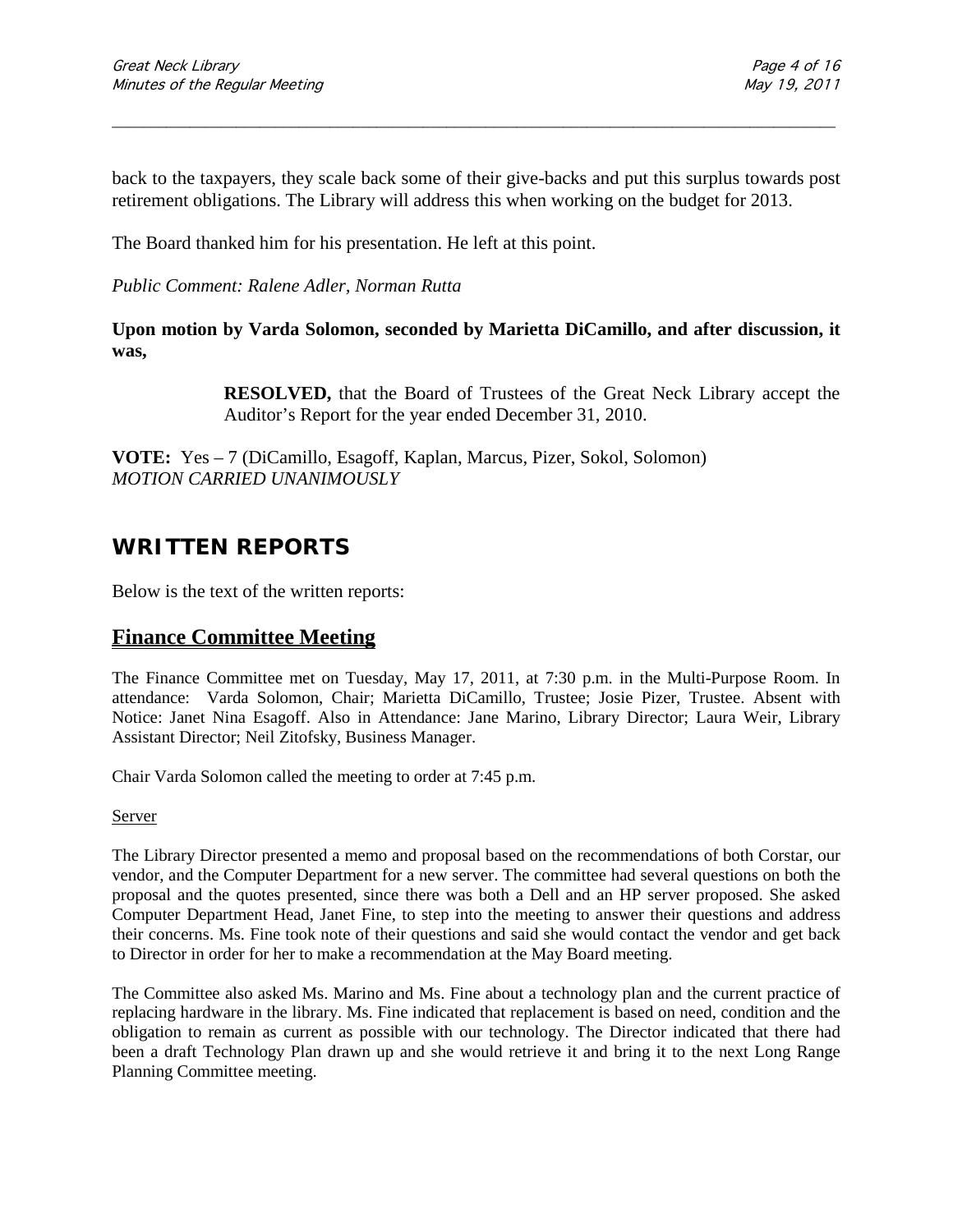#### Regular Activities

The warrant was reviewed by the committee and the Business Manager addressed any questions about specific invoices. The financials were also reviewed by the committee. There being no further business or questions, the committee signed checks and the chair adjourned the meeting. [End of report]

\_\_\_\_\_\_\_\_\_\_\_\_\_\_\_\_\_\_\_\_\_\_\_\_\_\_\_\_\_\_\_\_\_\_\_\_\_\_\_\_\_\_\_\_\_\_\_\_\_\_\_\_\_\_\_\_\_\_\_\_\_\_\_\_\_\_\_\_\_\_\_\_\_\_\_\_\_\_\_\_\_\_\_\_\_\_\_\_\_\_\_\_\_

Committee Chair Solomon stated that the Finance Committee traditionally reviews the Personnel Changes and presents them as part of the Treasurer's Report. However, the Finance Committee has decided to transfer this function to the Personnel Committee as of next month.

### **Policy Committee**

The Policy and Bylaws Committee met on Wednesday, April  $27<sup>th</sup>$  at 7:30 p.m. at the Station Branch of the Great Neck Library.

In attendance: Marietta DiCamillo, Chair; Josie Pizer, Trustee; Anna Kaplan, Trustee; Janet Esagoff, Board President; Jane B. Marino, Library Director; Laura L. Weir, Library Assistant Director.

#### Old Business

1. Travel and Reimbursement Policy. Upon the advice of committee members, Ms. Marino presented a second draft of the proposed policy. The committee hopes to have a finished policy ready to add to the June agenda.

2. Workplace Violence Prevention Policy. Ms. Marino presented two templates for a proposed policy. The purpose of this policy is to, first, comply with the law requiring it; second, to ensure the safety of the staff and public from potential hazards in the building and from members of the public who may behave inappropriately. Part of the process involves an inspection of the building by qualified professionals and training of the staff in what to look for and how to behave in any situation. Laura Weir advised the committee that she has reconstituted her committee from 2008 and will work to get in touch with our insurance carrier to carry out the necessary inspections. She and her committee will also review whatever training materials and forums are available for staff. The committee also advised the Library Director to ask our attorney for any template he may have for such a policy which she has done. To date, she has heard nothing back.

#### New Business

1. Trustee Committee Assignments. Director Marino advised the committee that several inconsistencies remained in section 200-40 which should be corrected. The inconsistency is in the wording and description of each committee. The committee is recommending that the Board approve the following changes as outlined below, with the new language in bold, and deletions as crossed out: *[See New Business resolutions]*

(a) The description of the Finance Committee should be changed to read: "This Committee is composed of the President, the Treasurer **as Chair, and two Assistant Treasurers.** See 400-5, Investment Policy, for legal and financial restrictions, meetings, etc."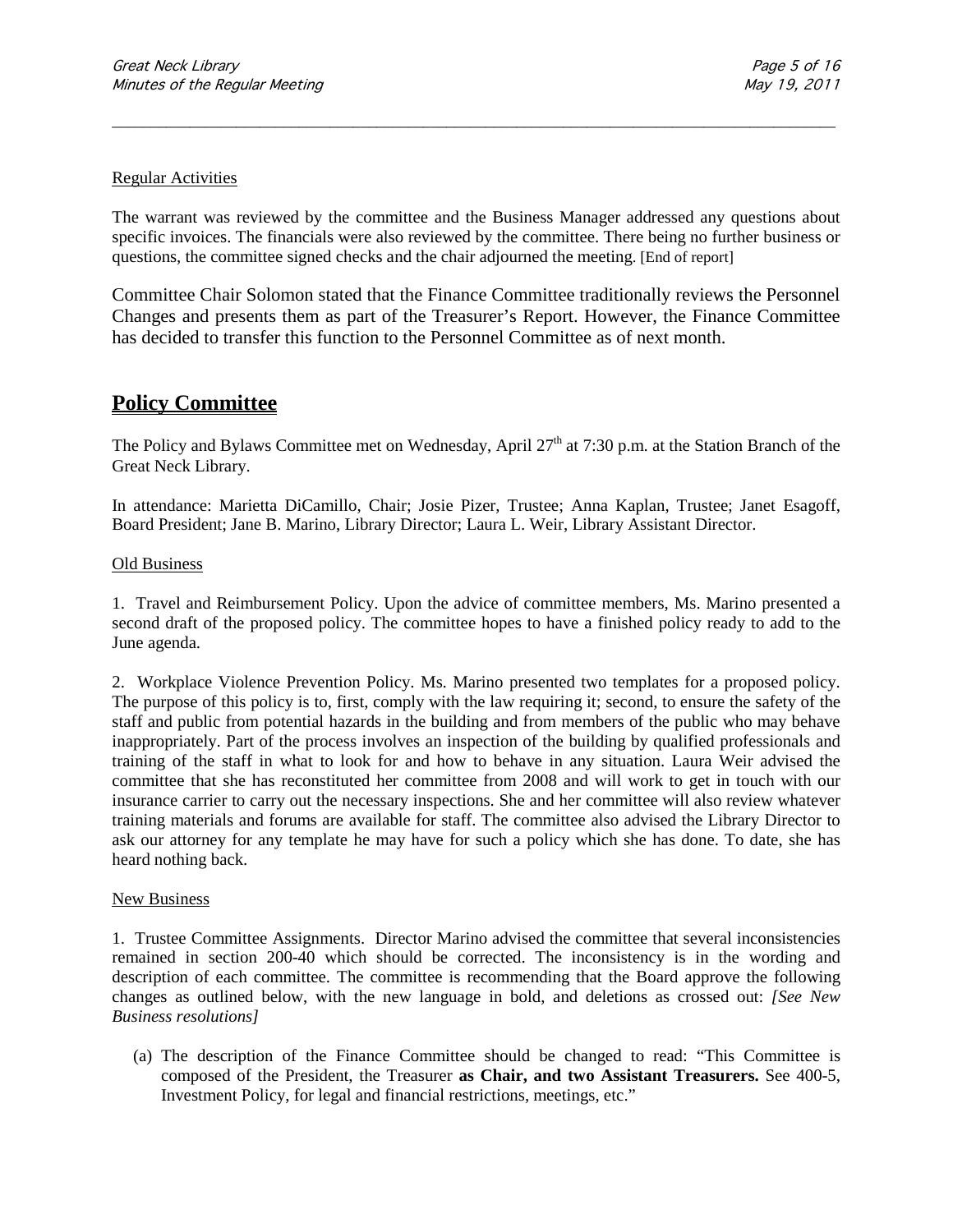- (b) The Finance Committee should be listed immediately after the Nominating Committee.
- (c) The following sentence should be inserted after the description of the Finance Committee: **Each of the following standing committees shall be appointed by the President and composed of a chairperson, two members and the current President of the Board**.

\_\_\_\_\_\_\_\_\_\_\_\_\_\_\_\_\_\_\_\_\_\_\_\_\_\_\_\_\_\_\_\_\_\_\_\_\_\_\_\_\_\_\_\_\_\_\_\_\_\_\_\_\_\_\_\_\_\_\_\_\_\_\_\_\_\_\_\_\_\_\_\_\_\_\_\_\_\_\_\_\_\_\_\_\_\_\_\_\_\_\_\_\_

- (d) The Personnel committee description shall have the following language deleted: consist of three and not more than four Trustees, who
- (e) The Long Range Planning committee shall have the following language deleted: consists of four Trustees who.
- (f) The Long Range Planning Committee description shall also have the following language deleted: in physical facilities.
- $(g)$  Policy/Bylaws Committee description shall have the following language deleted: consists of three or four Trustees and the Director who.
- (h) The Branch Committee description shall have the following language deleted, consists of not more than four Trustees who.
- (i) The Program Committee shall be eliminated altogether.
- (j) A representative to NLS should be appointed by the President.

2.In Section 200-50, under General Guidelines, it states that "only trustees officially appointed to a committee may vote at that committee's meeting." The Committee is recommending that the wording be changed to read: **Only trustees appointed to a committee may officially participate at that committee's meeting.** *[See New Business for resolution]*

3. Administrative Job Descriptions. Section 300-15 and Section 300-20 of the Policy Manual contain the Responsibilities of the Assistant Director, and Business Manager. They have been updated by the Director to reflect more fully their specific job duties and presented to the Committee. The Committee recommends that these new job descriptions be approved for insertion into the policy manual to replace the current job descriptions. *[See New Business for resolution]*

4. Circulation Policy. A proposal to institute a new "Express Collection" was preliminarily presented to the Committee for their feedback and a more complete proposal, with attendant changes to the circulation policy, at the June Committee meeting.

5. Meeting Room Policy. Ms. Marino discussed the current fee structure for the Community Room and proposed that a tiered fee structure be instituted. A possible structure could be \$25 for 1-3 hours, \$50 for the entire day and \$75 for meetings that extend beyond 8:45 p.m. The committee thought that this proposal should be brought to the entire board for a fuller discussion before they make any recommendation on this proposal.

There being no further business, the meeting was adjourned at 9:00 p.m.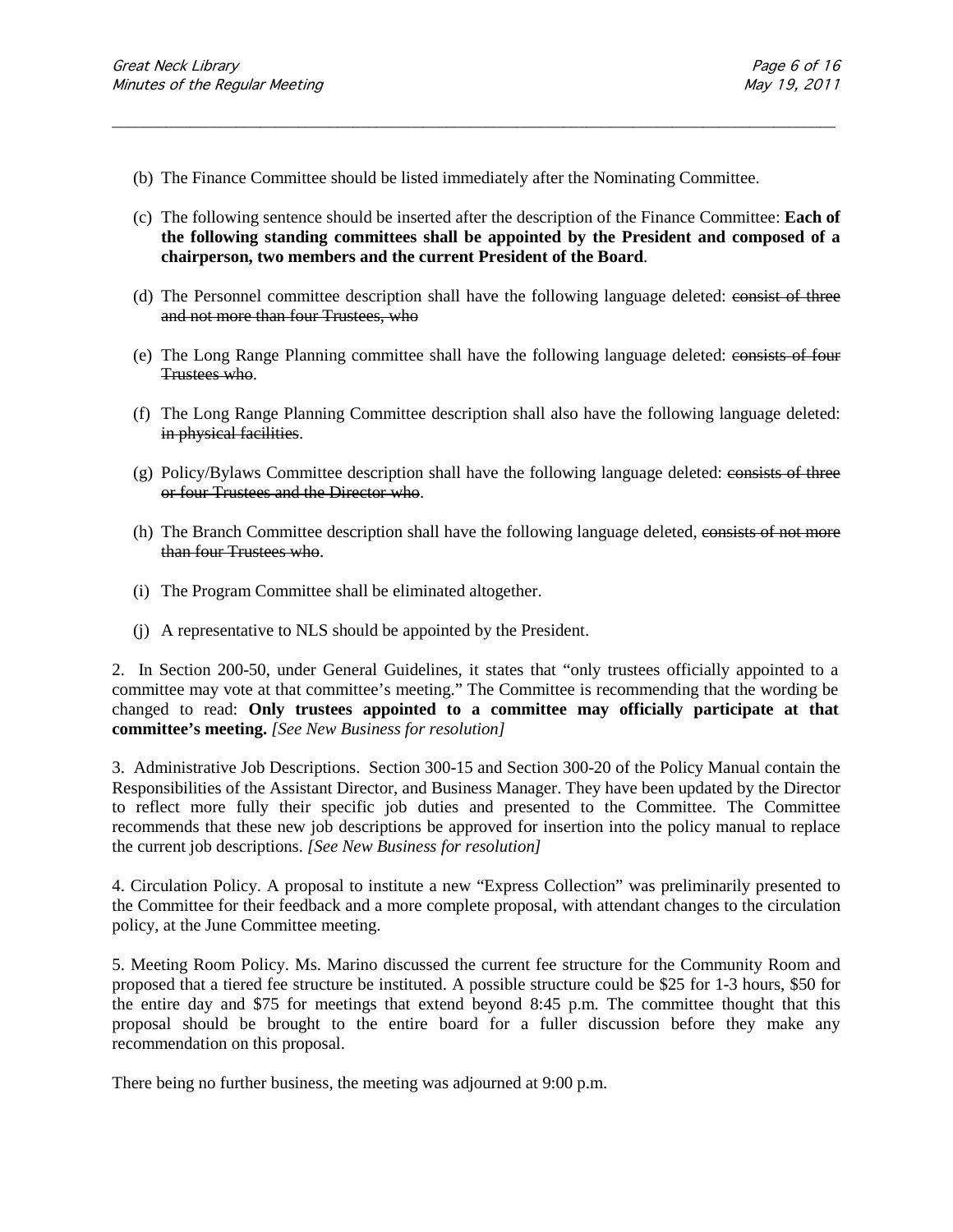### **Branch Committee**

The Branch Committee met at the Parkville Branch on Thursday, May 12, 2011, at 7:30 p.m. In attendance:Varda Solomon, Chair; Anna Kaplan, member; Joel Marcus, member; Janet Esagoff, Board President; Jane B. Marino, Library Director; and Laura Weir, Assistant Library Director.

\_\_\_\_\_\_\_\_\_\_\_\_\_\_\_\_\_\_\_\_\_\_\_\_\_\_\_\_\_\_\_\_\_\_\_\_\_\_\_\_\_\_\_\_\_\_\_\_\_\_\_\_\_\_\_\_\_\_\_\_\_\_\_\_\_\_\_\_\_\_\_\_\_\_\_\_\_\_\_\_\_\_\_\_\_\_\_\_\_\_\_\_\_

The meeting was called to order at 7:35 p.m.

#### Parkville Branch

The Library Director reported that an offer had been made by the Great Neck School District to rent the additional space behind the branch for the same per-square-foot price as we are paying now, which is \$16.81. That would make the rent, including the additional space a monthly total of \$7,724.39.

Ms. Marino also reported that although the initial timeline suggested by Mr. Powell, Assistant Superintendent for Business, was for the library to take the space by May 1, 2011, an inspection of the space during the meeting clearly showed that the space was not ready for the Library to take possession. Ms. Marino said she had emailed Mr. Powell but she would get back in touch with him to see if we could get an update.

Director Marino then went through a list of repairs that are needed that she has shared with the school. The following items have been completed: cleaning the gutters, cleaning the mildew from the exterior, fixing the support posts for the railing. These items are not yet completed or addressed: replacing shrubs that had been removed during the water main repair, fixing the internal damage due to water coming in from clogged gutters, permission to use the grassy area south of the branch for library programs. The Director indicated that the School District as always has been prompt and responsive in dealing with such maintenance issues.

The committee discussed next steps in the expansion process for Parkville and it was the consensus of the committee to recommend to the Board that authorization be given to the Director to instruct our attorneys to enter into discussions with the School for an addendum to the current lease to be drawn up. Ms. Esagoff indicated that it would be put on the agenda. *[See New Business for resolution]*

#### Station Branch

The Director indicated that there were minor repair issues to the branch, including weather stripping that has now been installed on the door to the back elevator and the repair to the downstairs door in the back that will enable us to get in and out of the delivery entrance. Still to be done is the repair to the latch on one of the front doors and the elimination of a space between the stone and wood floors that is a potential tripping hazard. Ms. Marino indicated that Station will soon hold its first author visit and has planned some story times in conjunction with the Summer Reading Game.

#### Lakeville Branch

The Director indicated that all is well at Lakeville with good attendance at programs and good circulation. She reported that there had been electrical work done to move outlets to the front of the stacks to make them more accessible to patrons, which the patrons were very happy about.

There being no further business, Committee Chair Varda Solomon adjourned the meeting at 8:55 p.m.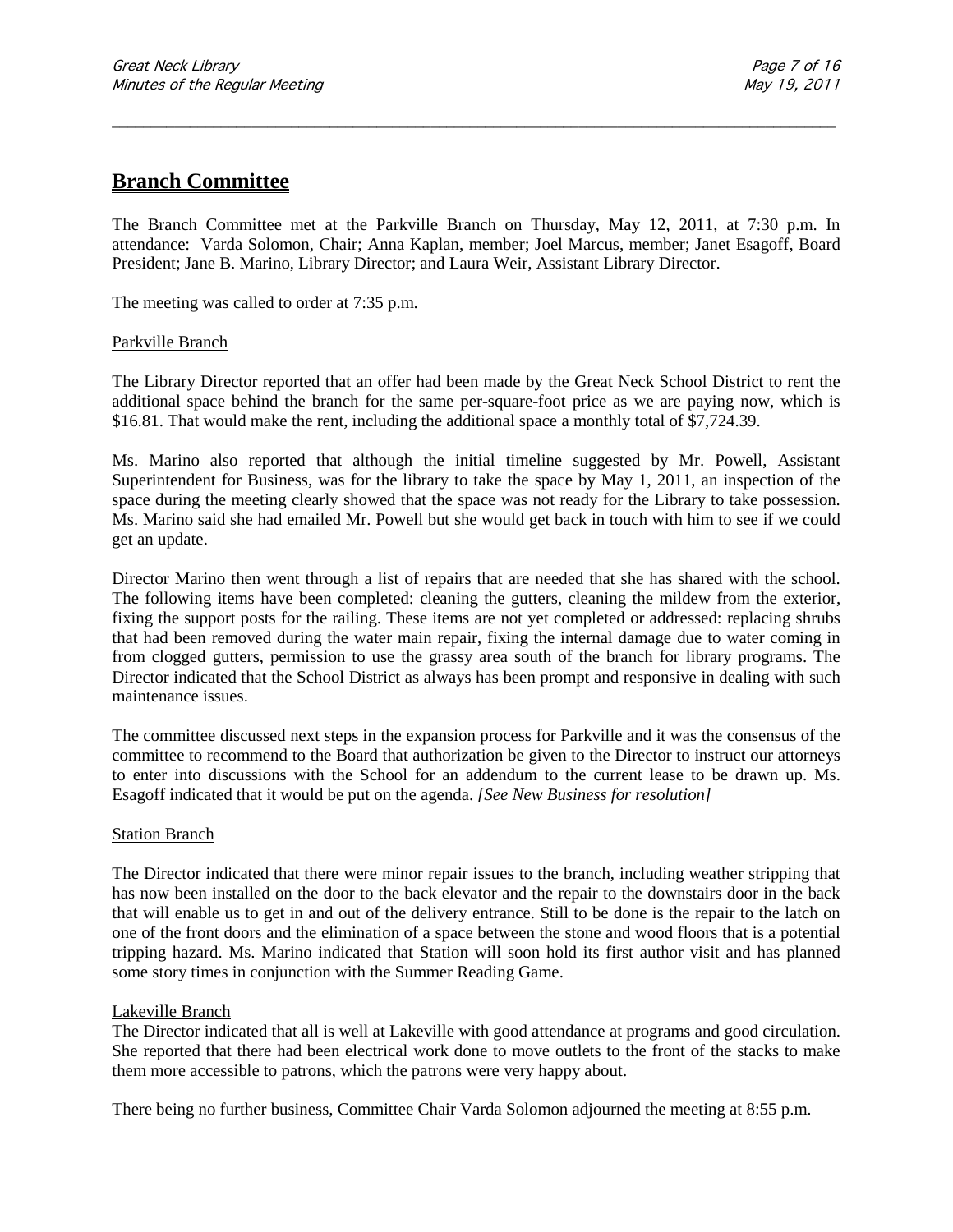### **Long Range Planning**

The Committee met on Monday, May 16, 2011, at 7:30 p.m. at the Station Branch. In attendance: Josie Pizer, Chair; Varda Solomon, Member; Janet Nina Esagoff , Board President. Also in attendance: Jane B. Marino, Library Director; Laura Weir, Library Assistant Director. Absent: Anna Kaplan, Member

\_\_\_\_\_\_\_\_\_\_\_\_\_\_\_\_\_\_\_\_\_\_\_\_\_\_\_\_\_\_\_\_\_\_\_\_\_\_\_\_\_\_\_\_\_\_\_\_\_\_\_\_\_\_\_\_\_\_\_\_\_\_\_\_\_\_\_\_\_\_\_\_\_\_\_\_\_\_\_\_\_\_\_\_\_\_\_\_\_\_\_\_\_

The meeting was called to order at 7:45 p.m. by Josie Pizer as Chair.

Trustee Pizer reviewed the meeting that had taken place on May  $10<sup>th</sup>$  that involved those staff members who are part of the Staff Planning Committee. She commented that while there has been progress made on meeting the objectives of the plan, there were still many good ideas coming from the staff group about ways to meet the objectives that might not have been spelled out in the initial plan.

Trustee Pizer reported that Goal#1 – Physical Space and Goal #2 – Service to Patrons, were the two goal areas reviewed by the Staff group.

Some of the ideas for immediate follow-up under Goal #1 were discussed, such as moving the adult classics collection to the front of the collection, near the paperback spinners; upgrading the end-of-stack signs; upgrading and updating the balcony signage; using some under-utilized space in Technical Services for staff; using the office now used for children's storage as a study room.

Some of the ideas for immediate follow-up under Goal #2 were also discussed, such as improving the ability by patrons to comment on our programs and services; continuing to emphasize the need to share knowledge learned in conferences with other staff; moving the objective about extending library service beyond our walls to Goal #4, which is publicity and outreach.

The committee also began to review Goal #3, which is technology and the committee felt strongly that this is our biggest area for change and opportunity. Some of the ideas discussed were embracing technology for email notification of patrons; an e-newsletter; a faster transition to email notification for overdues and reserves.

Trustee Pizer advised the committee that the staff group will meet again on May 24, 2011. The meeting was adjourned at 9:15 p.m. [End of written report}

### **Assistant Director**

#### Visits to Branches

At the suggestion of the Library Director, I have begun to make regular visits to the three library branches. At each visit, I sit with the branch head and discuss issues that have come up in the course of the week, successes that the branch has experienced, space and storage problems, maintenance needs, etc. Generally, I find that a visit every two weeks gives us time to consider and respond to the topics we have identified, and allows me time to try to resolve problems and facilitate changes. For example, Ruth Klement at the Lakeville told me that the electrical outlets needed to plug in laptops were behind the bookshelves and patrons had to push aside books reach them. We were able to remedy this situation by installing strips of electrical outlets in easy reach to the base of the bookshelves. In another instance, one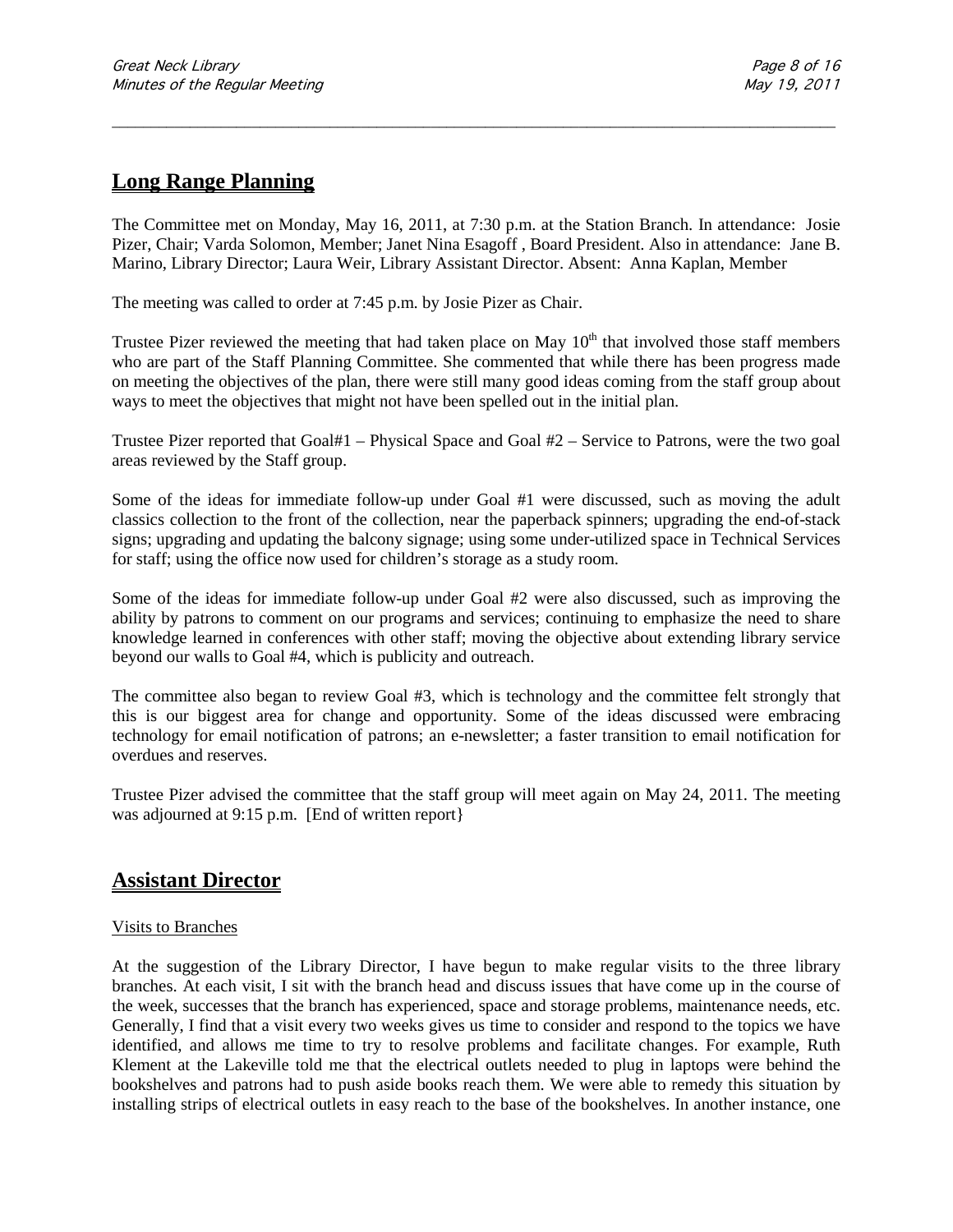of the branch heads told me that when anticipating my visit she was unable to think of any matters that needed to be discussed, but was surprised at the amount of the information exchanged once we began our dialogue.

\_\_\_\_\_\_\_\_\_\_\_\_\_\_\_\_\_\_\_\_\_\_\_\_\_\_\_\_\_\_\_\_\_\_\_\_\_\_\_\_\_\_\_\_\_\_\_\_\_\_\_\_\_\_\_\_\_\_\_\_\_\_\_\_\_\_\_\_\_\_\_\_\_\_\_\_\_\_\_\_\_\_\_\_\_\_\_\_\_\_\_\_\_

#### Workplace Violence Prevention Committee

Bob Leich of Utica Insurance will perform a safety walk through of the Station Branch with the Workplace Violence Prevention Committee on Wednesday morning, June 1, 2011. The Committee viewed the power point presentation provided by the NYS Department of Labor designed to educate staff on workplace violence prevention and discussed how we could best use it for staff training. We decided to disseminate the information by posting it on the staff intranet, tell people to watch it in groups or on their own, jot down comments or questions, then we will have a follow up discussion at a Wednesday morning staff meeting. Nancy Titolo asked Angela Pace, the Staff Association NYSUIT representative, if the agency could supply a speaker on safety/violence in the workplace for our November Staff Development Day. Angela replied that she could, but asked that we be more specific in our choice of topics.

#### Workshops and Conferences

Long Island Building and Facility Maintenance Show, Thursday, April 28. Exhibitors represented a wide range of building maintenance services including pest control, elevator and HVAC repair, and a number of eco-friendly cleaning and paper products. Also in attendance were a number of companies specializing in energy saving solutions including solar energy systems, energy consultants, green roof systems and eco-lighting. I visited a manufacturer of energy efficient evaporative cooling towers (which are made in Pennsylvania, and therefore earn LEED points for less mileage on shipping than any competitor). I stopped to talk the LIPA representative in charge of Economic Development Energy Solutions Services and with the Chairman of the Long Island chapter of the U.S. Green Building Council, the agency to which the Great Neck Library would register and apply for LEED certification. I learned of the Annual Educational and Energy Efficient Trade Expo held at Leonard's of Great Neck on June 22, 2011 and plan to attend.

#### Museum Passes

The return of the Museum Pass service began on May 1, 2011. As of this writing on May 11, 2011 all new passes had circulated between 2 to 4 times.

#### Materials Statistics

At the last Library Board meeting, Trustee Pizer asked about the statistics for discarded Adult books and subsequently asked the AV Librarian about audiovisual discard statistics.

Year to Date Discard numbers for certain materials:

|                          | 2011  | 2010  | 2009  |
|--------------------------|-------|-------|-------|
| <b>Adult Fiction</b>     | 1.734 | 2,510 | 1,343 |
| <b>Adult Non-fiction</b> | 4,093 | 2,783 | 3,347 |
| <b>Adult Reference</b>   | 563   | 624   | 303   |
| <b>Total</b>             | 6,390 | 5,917 | 4.993 |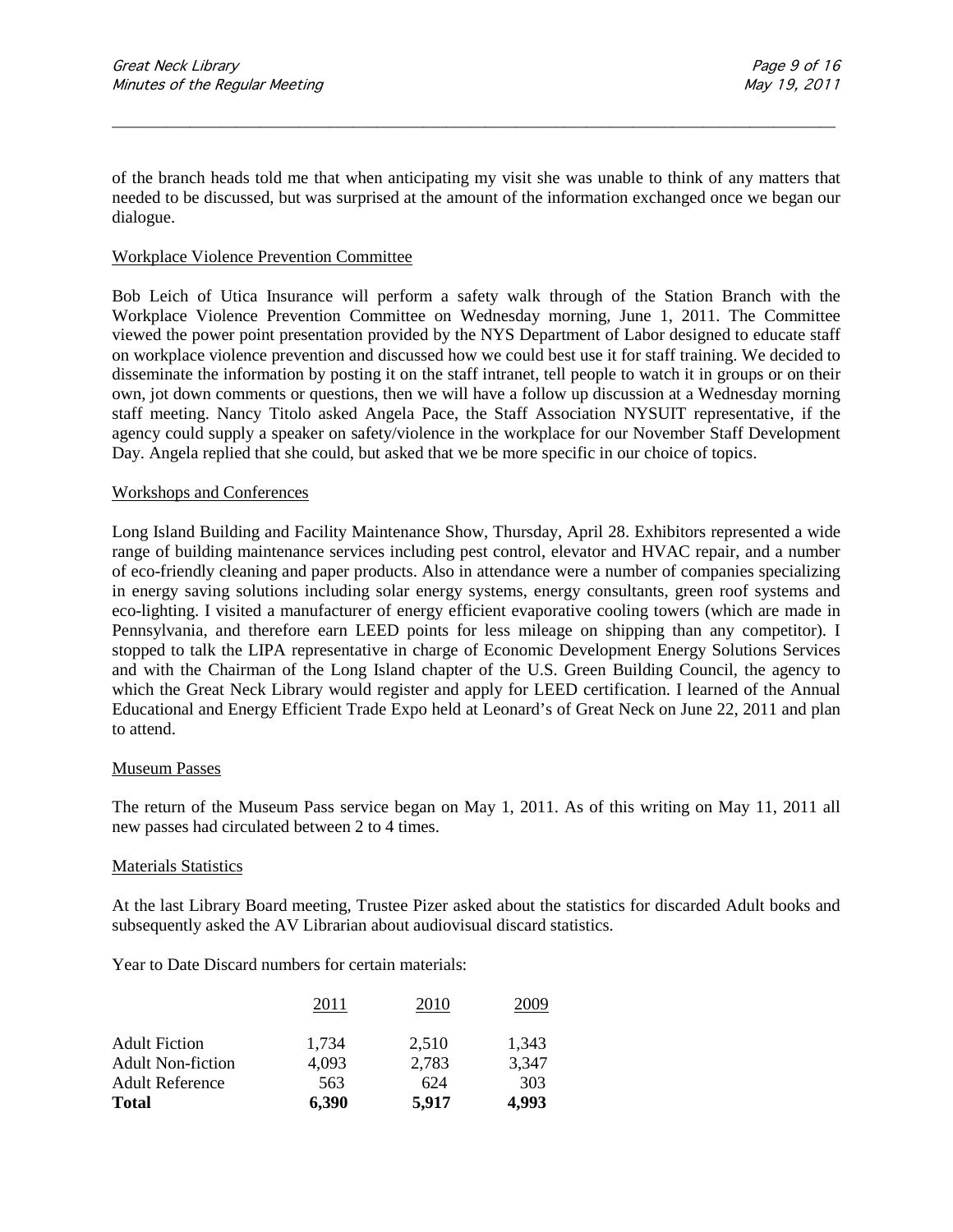| <b>Audio Cassettes</b> | 90  | 230   | 427   |
|------------------------|-----|-------|-------|
| Adult CDs              | 87  | 82    | 116   |
| Adult and Children VHS | 229 | 1.952 | 503   |
| Adult and Children DVD | 291 | 132   | 100   |
| <b>Total</b>           | 697 | 2.396 | 1.146 |

## **Library Director**

#### Personnel

Many ad-hoc staff committees continue to work on various projects in the Library including the Long Range Plan, the Authors @ GNL program, Great Neck Reads and website re-design. I would like to once again extend my thanks to these staff members for making time in their day to help the Library serve the community better: Jonathan Aubrey, Kris Bauman, Margery Chodosch, Kathleen Cotter, Debbie Feldman, Courtney Greenblatt, Chris Johnson, Pam Levin, Ethan Mann, Janet Schneider, Lisa Wu Stowe, Laura Weir, and Shuqian Zhang.

\_\_\_\_\_\_\_\_\_\_\_\_\_\_\_\_\_\_\_\_\_\_\_\_\_\_\_\_\_\_\_\_\_\_\_\_\_\_\_\_\_\_\_\_\_\_\_\_\_\_\_\_\_\_\_\_\_\_\_\_\_\_\_\_\_\_\_\_\_\_\_\_\_\_\_\_\_\_\_\_\_\_\_\_\_\_\_\_\_\_\_\_\_

I would also like to commend and thank Jonathan Aubrey, Janet Schneider and Denise Liggio for taking part in the Village of Great Neck Street Fair on May 1<sup>st</sup>. They met a lot of people who were not regular library users and had lots of information to hand out. We are planning to be part of the Great Neck Plaza Street Fair as well.

One of our patrons, Mr. Gabriel Berner, also appreciates our staff, so much so that he purchased a huge cake for our staff to enjoy. In the shape of an open book, it said, "Thank you, Great Neck Library." It was much appreciated and enjoyed by the staff following our last Wednesday morning staff meeting.

#### NLS

We received a check from the Nassau Library System representing 90% of our Local Library Service Aid (LLSA) from New York State in the amount of \$10,020. LLSA is one of two types of categorical public library system aid that is passed through NLS to our member libraries based on a population-based formula in state education law. NLS hopes to receive the remaining 10% in time for the NLS Board to approve payment at their May  $23<sup>rd</sup>$  meeting.

The other category of public library system aid is the construction grant. We have also received news from the State that our construction grant will actually be about 10% higher than originally indicated. Some of the money that had been allocated to other library systems was not awarded so NLS received more money than had been indicated by New York State. We are now slated to receive \$70,327 but we have received no timeline on receipt of the money.

This grant is not the member item we had been promised by Senator Johnson. Most of that money had been pulled when Senator Johnson left office and although we never received any official notification of this, discussions with staff at Senator Martins' office indicate that we will not be receiving that money.

Three of our trustees attended the NLS area meeting on May  $2^{nd}$ . The purpose of this meeting was for representatives from libraries in Area 7 – GNL, Manhasset, Port Washington, Roslyn and Shelter Rock. All libraries were represented by at least one trustee and a Director. It wasn't clear if anything was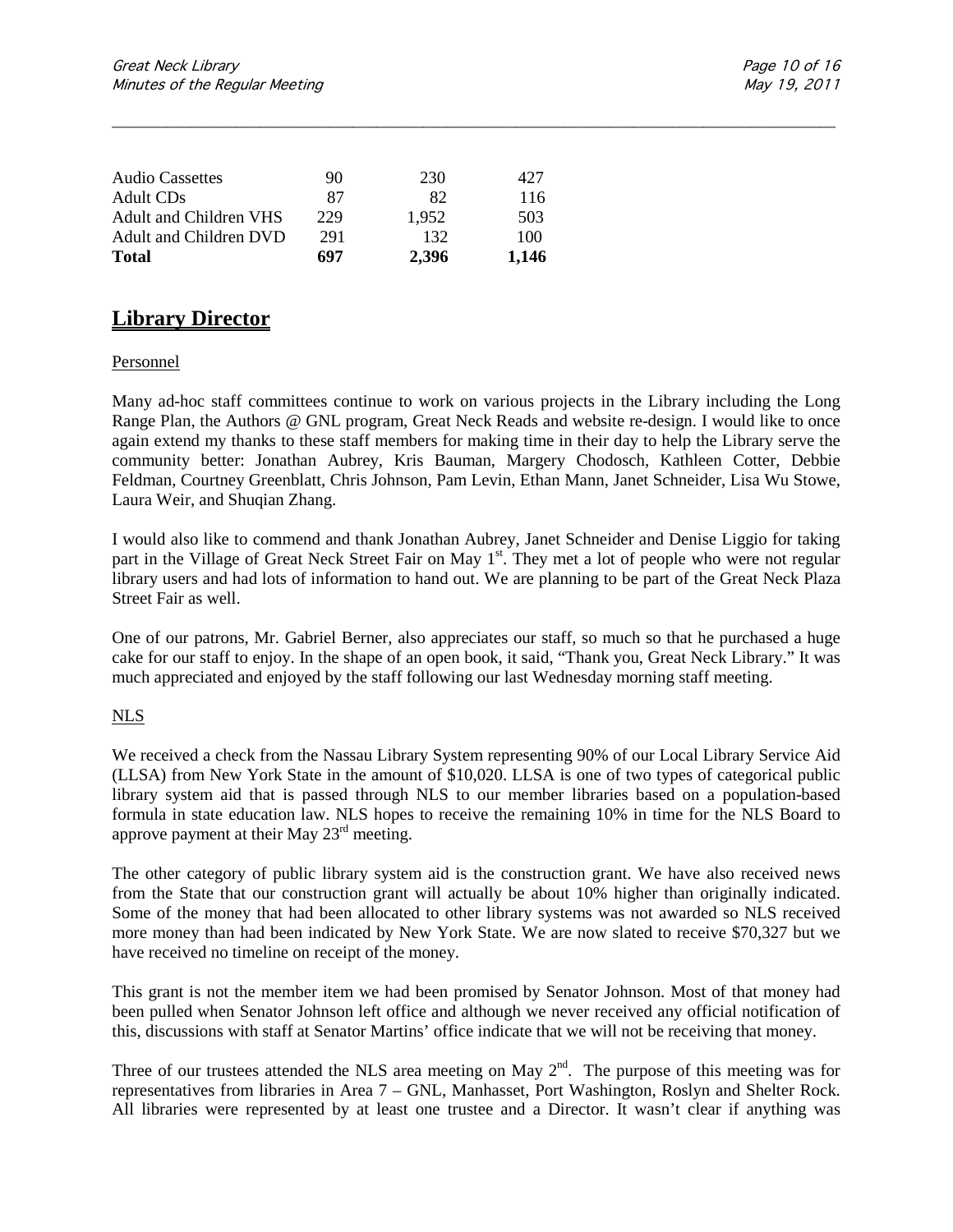accomplished at that meeting other than the opportunity for NLS representatives to hear Great Neck Library's concerns with the proposed pricing structure.

\_\_\_\_\_\_\_\_\_\_\_\_\_\_\_\_\_\_\_\_\_\_\_\_\_\_\_\_\_\_\_\_\_\_\_\_\_\_\_\_\_\_\_\_\_\_\_\_\_\_\_\_\_\_\_\_\_\_\_\_\_\_\_\_\_\_\_\_\_\_\_\_\_\_\_\_\_\_\_\_\_\_\_\_\_\_\_\_\_\_\_\_\_

#### Meetings

Several of our staff members and one trustee attended the Long Island Library Conference on May 5<sup>th</sup>. There were a variety of workshops and presentations from which to choose, including a workshop on LEED certification and green buildings, several workshops on literature for children, teens and adults, a session on ebooks and mobile devices.

Some staff members also plan to attend Book Expo America (BEA), which will be held on May 23 and 24 at the Javits Convention Center. I plan to attend ALA in New Orleans from June 25-28 along with one other staff member.

#### Main Building

The Town Board of North Hempstead will set the date for the Library's hearing on site Plan Approval at its May  $24<sup>th</sup>$  meeting. We hope it will be set for sometime in June.

Since I received a "No Permit Necessary" ruling from the DEC concerning repair of the white bench in the back of our building, it has been repaired, along with damage to curbing and cobblestones that took place during our many winter storms.

The scanner has been installed, to the delight of our patrons. [End of written report]

In addition to her written report, the Director informed the Board of the following:

• Library Budget passed – 1182 in favor and 419 opposed. She provided a breakdown of the 'yes' and 'no' votes in the north and south districts as follows:

| <b>Machine Votes</b>    |     |     |
|-------------------------|-----|-----|
|                         | Yes | No  |
| North                   | 600 | 216 |
| South                   | 532 | 176 |
| <b>Absentee Ballots</b> |     |     |
| North                   | 30  | 17  |
| South                   | 20  | 10  |

• 694 scans were made from the Scan Station since its return on April 25 through May 17, 2011.

Trustee Kaplan thanked the Director for all the hard work done so far in connection with getting additional space for Parkville Branch as well as getting the 10% extra funding for the Library Development Construction Grant.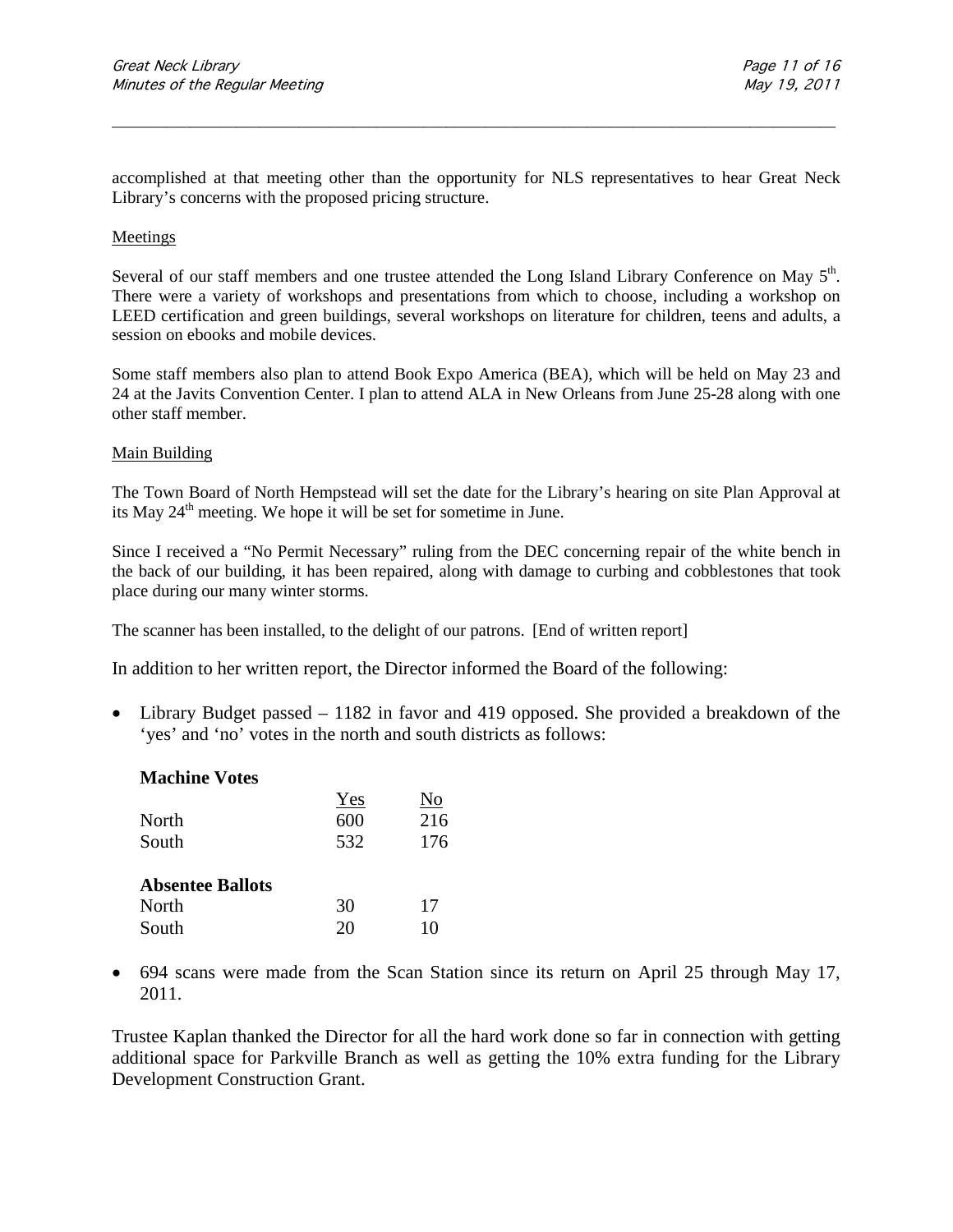# **OLD BUSINESS**

# **Marketing Firm**

Prior to the start of tonight's open meeting of the Board, the Trustees, with the exception of Trustee DiCamillo, had met in executive session to discuss the firms that were interviewed.

\_\_\_\_\_\_\_\_\_\_\_\_\_\_\_\_\_\_\_\_\_\_\_\_\_\_\_\_\_\_\_\_\_\_\_\_\_\_\_\_\_\_\_\_\_\_\_\_\_\_\_\_\_\_\_\_\_\_\_\_\_\_\_\_\_\_\_\_\_\_\_\_\_\_\_\_\_\_\_\_\_\_\_\_\_\_\_\_\_\_\_\_\_

### **Upon motion by Martin Sokol and seconded by Josie Pizer, and after discussion, it was,**

**RESOLVED,** that the Great Neck Library Board of Trustees approve the hiring of Bonnie Graham firm to represent the Library as its public relations firm at a fee not to exceed \$20,000; such money to be taken from the Main Building and Special Services fund.

The purpose of hiring a marketing firm is to educate the public and to address the misinformation that has been disseminated. Trustee DiCamillo stated that she has not yet seen this addressed in the RFPs. After reviewing the proposals, she has brought before the Board on several occasions her concerns about the manner in which the campaign would be run. The agenda of the marketing firms, except for one, in disseminating information is not inline with NYS laws. She read some excerpts from the various RFPs showing that the proposals are strong campaigns to advocate a 'yes' vote on the library referendum. She asked that the trustees review Kevin Seaman's December  $10<sup>th</sup>$  legal opinion.

Trustee DiCamillo is concerned that if we have to sell this building that hard, then she is hard pressed to vote. She also stated that she has no doubt that the public will pass this referendum. She was assured that the hiring of a marketing firm is not to sell the project but to get the correct information out to the public as information being disseminated is not accurate.

Legal Counsel Bob Goldberg made clear that the Board is not authorizing the spending of money but to draw up a contract with the marketing firm. He also clarified the wording of the motion that was on the table to read that it was subject to negotiation and execution of a contract acceptable to the Board. The resolution was therefore amended on motion by Martin Sokol and seconded by Varda Solomon as follows:

> **RESOLVED,** that the Great Neck Library Board of Trustees approve the hiring of Bonnie Graham firm to represent the Library as its public relations firm at a fee not to exceed \$20,000; such money to be taken from the Main Building and Special Services fund subject to negotiation and execution of a contract acceptable to the Board.

*Public Comment: Ralene Adler, Courtney Greenblatt*

**VOTE:** Yes – 6 (Esagoff, Kaplan, Marcus, Pizer, Sokol, Solomon); No – 1 (DiCamillo). *MOTION CARRIED*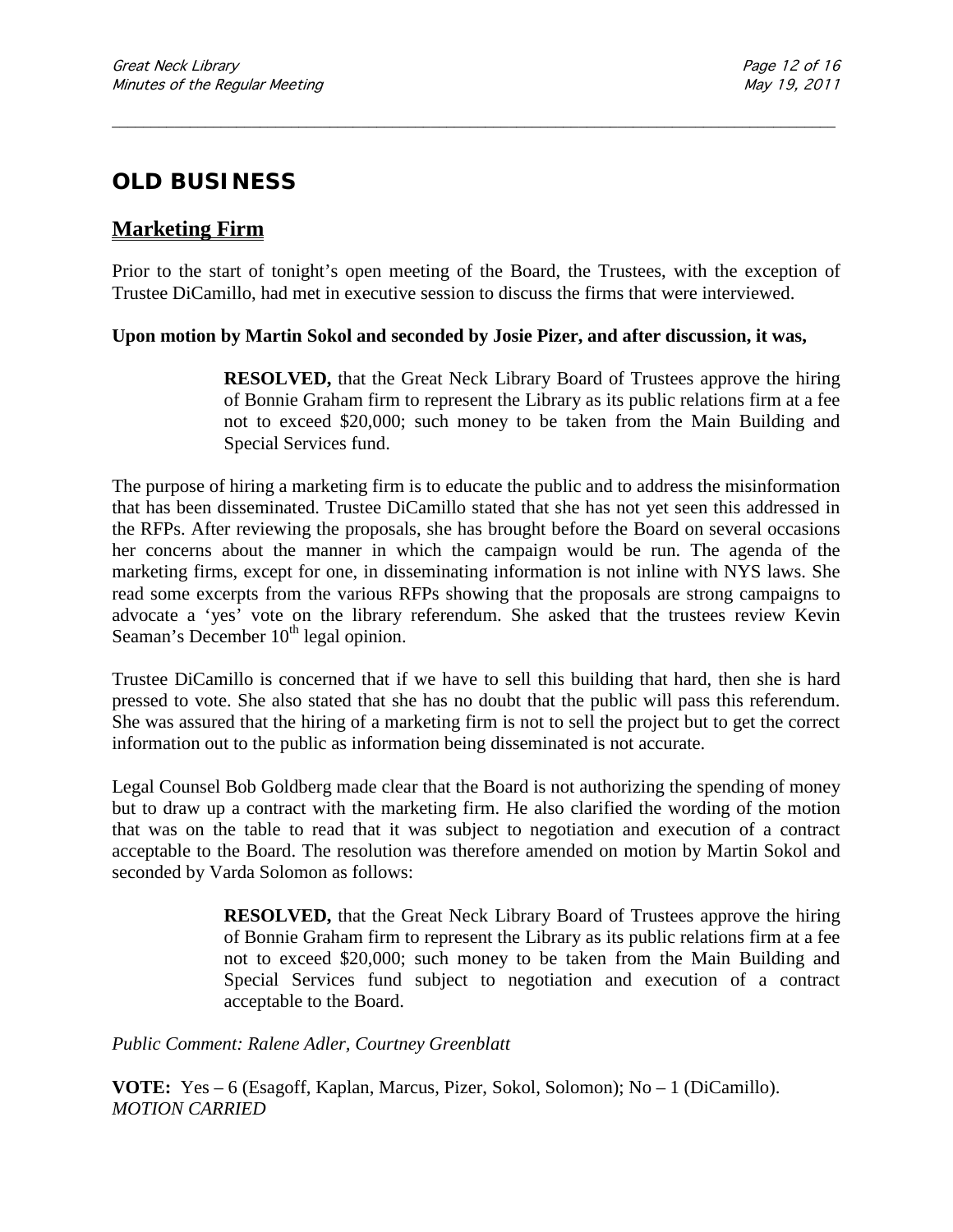# **NEW BUSINESS**

### **Holiday & Sunday Hours**

**Upon motion by Anna Kaplan and seconded by Marietta DiCamillo, and after discussion, it was,**

\_\_\_\_\_\_\_\_\_\_\_\_\_\_\_\_\_\_\_\_\_\_\_\_\_\_\_\_\_\_\_\_\_\_\_\_\_\_\_\_\_\_\_\_\_\_\_\_\_\_\_\_\_\_\_\_\_\_\_\_\_\_\_\_\_\_\_\_\_\_\_\_\_\_\_\_\_\_\_\_\_\_\_\_\_\_\_\_\_\_\_\_\_

**RESOLVED,** that the Great Neck Library Board of Trustees approve the holiday and Sunday Hours Schedule for September 2011 to August 2012, as presented:

#### HOLIDAYS

**Labor Day**, Monday, September 5, 201 – Closed **Rosh Hashanah**, Thursday, September 29, 2011 – Main & Parkville – Open; Lakeville & Station – Closed **Yom Kippur Eve**, Friday, October 7, 2011 – Closed at 5:00 p.m. **Yom Kippur**, Saturday, October 8, 2011 – Main & Parkville – Open; Lakeville & Station – Closed **Veterans Day**, Friday, November 11, 2011 – Closed **Thanksgiving Day**, Thursday, November 24, 2011 – Closed **Christmas Eve**, Saturday, December 24, 2011 – Closed at 1:00 P.M. **Christmas Day** [weekend], Sunday & Monday, December 25 & 26, 2011 – Closed **New Year's Eve**, Saturday, December 31, 2011 – Closed at 1:00 P.M. **New Year's Day**[weekend], Sunday & Monday, January 1 & 2, 2012 – Closed **M. L. King Jr. Day**, Monday, January 16, 2012 – Closed **Presidents' Day**, Monday, February 20, 2012 – Closed **Easter Sunday**, April 8, 2012 – Closed **Memorial Day** [Weekend], Sunday & Monday, May 27 & 28, 2012 – Closed **Independence Day**, Wednesday, July 4, 2012 – Closed

SUNDAY HOURS **(**September 11, 2011 through June 3, 2012)

Main & Parkville – Open from  $1:00 - 5:00$  p.m. Lakeville & Station – Closed

**VOTE:** Yes **– 7** (DiCamillo, Esagoff, Kaplan, Marcus, Pizer, Sokol, Solomon) *MOTION CARRIED UNANIMOUSLY*

### **Policy Manual Cleanup**

**Upon motion by Josie Pizer and seconded by Marietta DiCamillo, and after discussion, it was,**

> **RESOLVED,** that the Great Neck Library Board of Trustees approve the changes to Section 200-40 of the Board Policy Manual as outlined in items number one (1) a - i, and item number two (2) of the Policy and Bylaws Committee meeting report of April 27, 2011.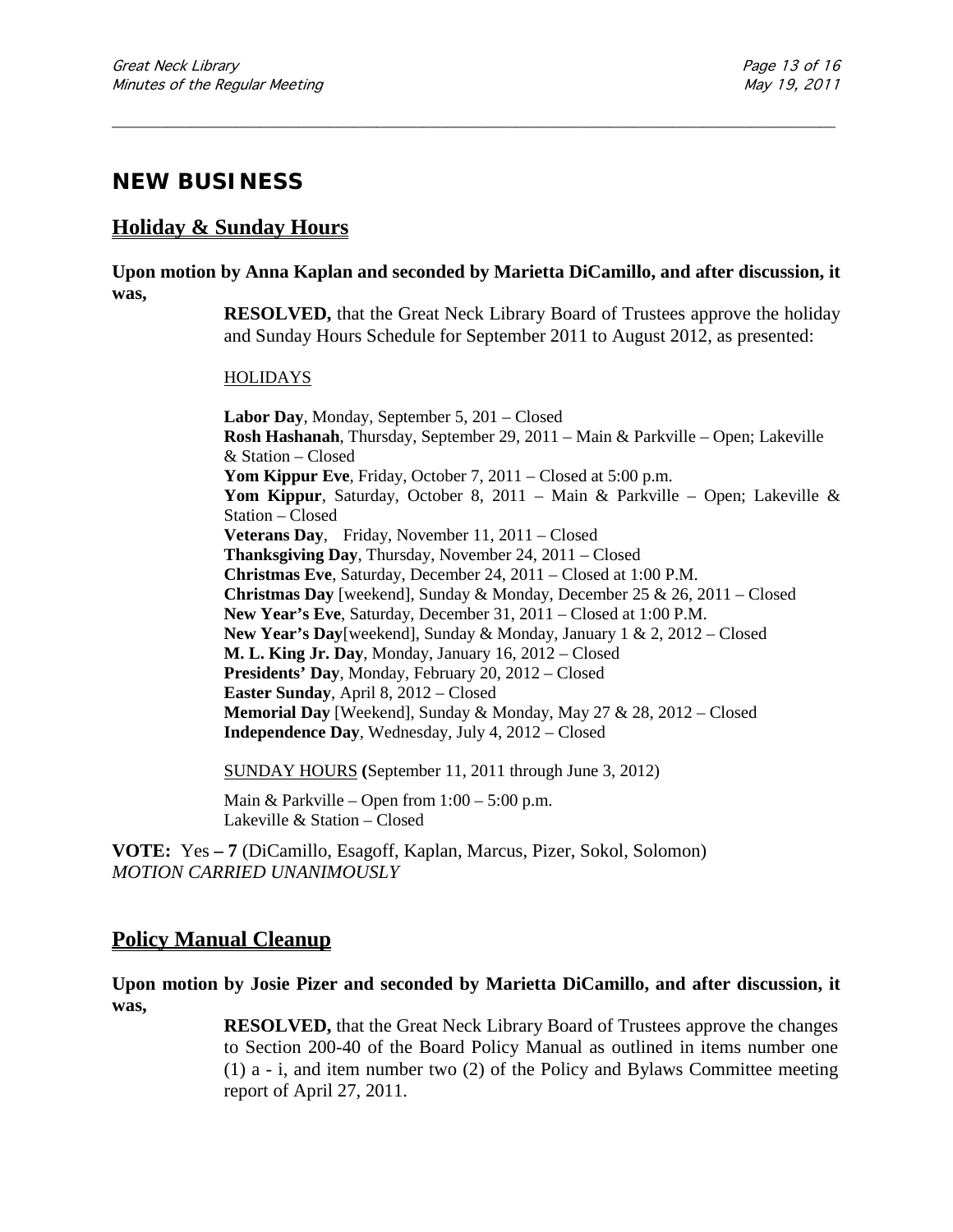**VOTE:** Yes **–** 7 (DiCamillo, Esagoff, Kaplan, Pizer, Marcus, Sokol, Solomon) *MOTION CARRIED UNANIMOUSLY*

**Upon motion by Marietta DiCamillo and seconded by Josie Pizer, and after discussion, it was,**

\_\_\_\_\_\_\_\_\_\_\_\_\_\_\_\_\_\_\_\_\_\_\_\_\_\_\_\_\_\_\_\_\_\_\_\_\_\_\_\_\_\_\_\_\_\_\_\_\_\_\_\_\_\_\_\_\_\_\_\_\_\_\_\_\_\_\_\_\_\_\_\_\_\_\_\_\_\_\_\_\_\_\_\_\_\_\_\_\_\_\_\_\_

**RESOLVED** that the Board of Trustees of the Great Neck Library approve the changes to Section 200-50 of the Board Policy Manual as outlined in item number two (2) of the Policy and Bylaws Committee meeting report of April 27, 2011.

**VOTE:** Yes **–** 7 (DiCamillo, Esagoff, Kaplan, Pizer, Marcus, Sokol, Solomon) MOTION CARRIED UNANIMOUSLY

**Upon motion by Marietta DiCamillo and seconded by Josie Pizer, and after discussion, it was,**

> **RESOLVED,** that the Great Neck Library Board of Trustees approve the changes to Sections 300-15 and 300-20 of the Board Policy Manual as outlined in item number three (3) of the Policy and Bylaws Committee meeting report of April 27, 2011.

Ralene Adler, a member of the public, inquired if the \$10,000 that the Board had approved for the Business Manager when he assumed the responsibilities in 2002 of oversight of the Maintenance Department, would be taken from him and given to the Assistant Director who will be now in charge of Maintenance. Mrs. Adler will be sending a letter to the Director who will then forward it to the Trustees. Mrs. Adler also wanted to know who is now in charge of Personnel.

Trustee DiCamillo then moved to table this resolution and informed Mrs. Adler that both questions will be discussed either by the Policy or the Personnel Committee or both committees.

#### Finance Committee Member on the Building Committee

Trustee DiCamillo inquired about the resolution to appoint a Finance Committee member to the Building Committee that came up at last month's Board meeting.

After a lengthy discussion at the April Board meeting, the motion had been voted on and failed. The consensus then was that it will be placed on the agenda for the May Board meeting for discussion. Some trustees, although in agreement with the idea of having a finance person on the Building Committee, did not see the need to rush through a vote at tonight's meeting since if approved it would not be in effect until 2012. Although not on the agenda of tonight's meeting, Trustee DiCamillo was resolute that she would like to vote on this tonight. She therefore reintroduced the resolution with some revisions to authorize the addition of the following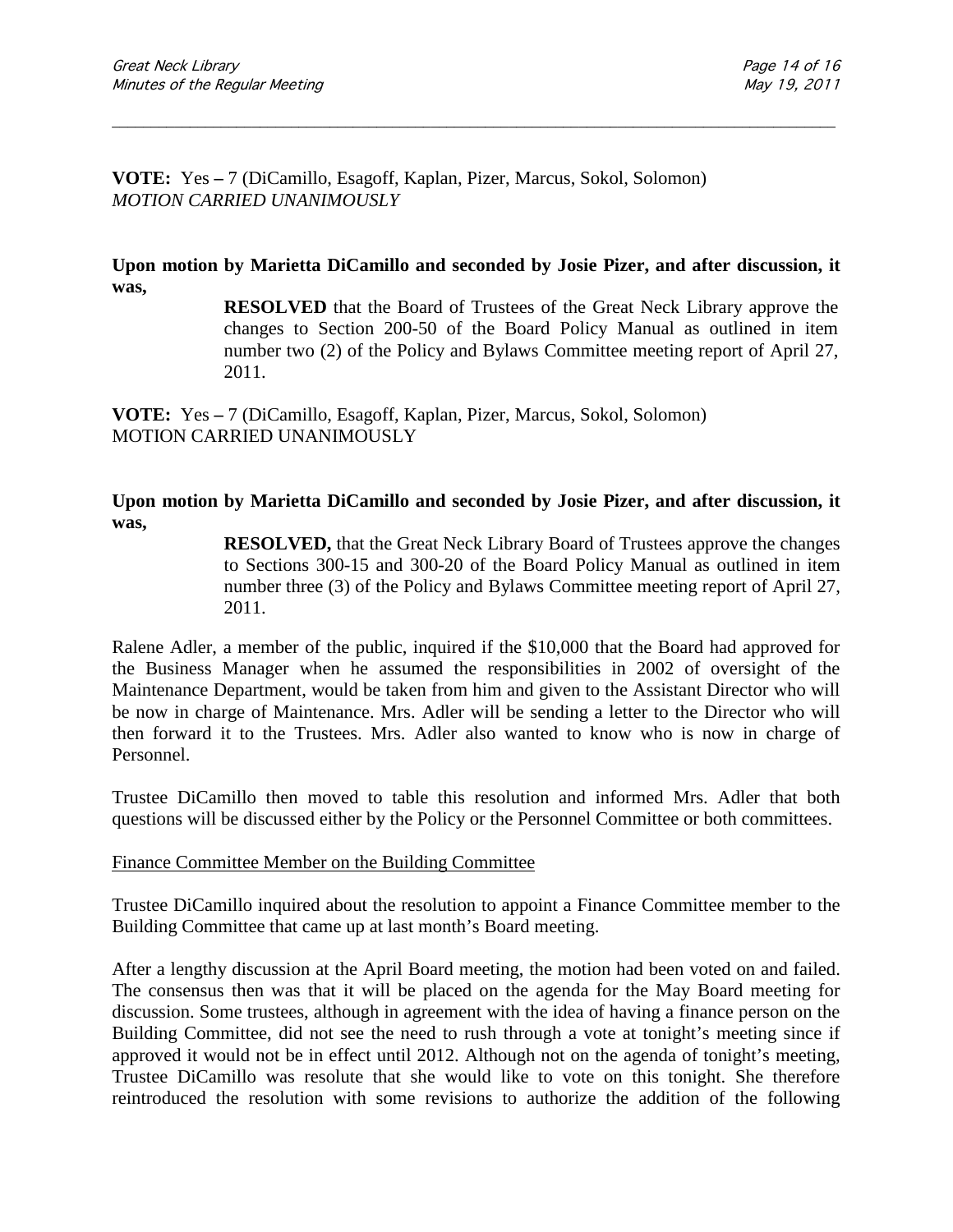sentence to Policy 200-40, under Finance Committee. "A member of the Finance Committee shall be appointed to serve on each of the other standing Library Committees."

\_\_\_\_\_\_\_\_\_\_\_\_\_\_\_\_\_\_\_\_\_\_\_\_\_\_\_\_\_\_\_\_\_\_\_\_\_\_\_\_\_\_\_\_\_\_\_\_\_\_\_\_\_\_\_\_\_\_\_\_\_\_\_\_\_\_\_\_\_\_\_\_\_\_\_\_\_\_\_\_\_\_\_\_\_\_\_\_\_\_\_\_\_

**Upon motion by Marietta DiCamillo and seconded by Josie Pizer, and after discussion, it was,**

> **RESOLVED,** that the Great Neck Library Board of Trustees authorize the addition of the following sentence to Policy 200-40, under Finance Committee. "A member of the Finance Committee shall be appointed to serve on each of the Library Committees."

**VOTE:** Yes **–** 2 (DiCamillo, Pizer); No – 5 (Esagoff, Kaplan, Marcus, Sokol, Solomon). *MOTION FAILED*

The motion was defeated not because the trustees did not support the idea but the timing was not right and some would like to review the Policy Manual to see where this policy should be placed. Trustee DiCamillo advised that she will bring it up at every meeting until it is passed.

*Trustee Sokol left the meeting at this point (9:32 p.m.)*

### **Parkville Branch Lease**

**Upon motion by Varda Solomon and seconded by Marietta DiCamillo, and after discussion, it was,**

> **RESOLVED,** that the Great Neck Library Board of Trustees authorize the Library Director to enter into negotiations for an agreement with the Great Neck Public School District to amend the lease of the Parkville Branch Library.

*Public Comment: Pam Marksheid*

President Esagoff appealed to the supporters who made the move of the new Station Branch happen to also support the New Hyde Park community for the Parkville Branch expansion. She also asked for the support of all in the community for the Main Building project. Trustee Kaplan added that the Board supports the entire library district and they are happy to do this for Parkville.

The Library Director thanked Superintendent Tom Dolan and Asstistant Superintendent of Business John Powell for being so responsive and open to make this branch bigger. Trustee DiCamillo sincerely thanked the Director for making this happen.

**VOTE:** Yes **–** 6 (DiCamillo, Esagoff, Kaplan, Marcus, Pizer, Solomon) *MOTION CARRIED UNANIMOUSLY*